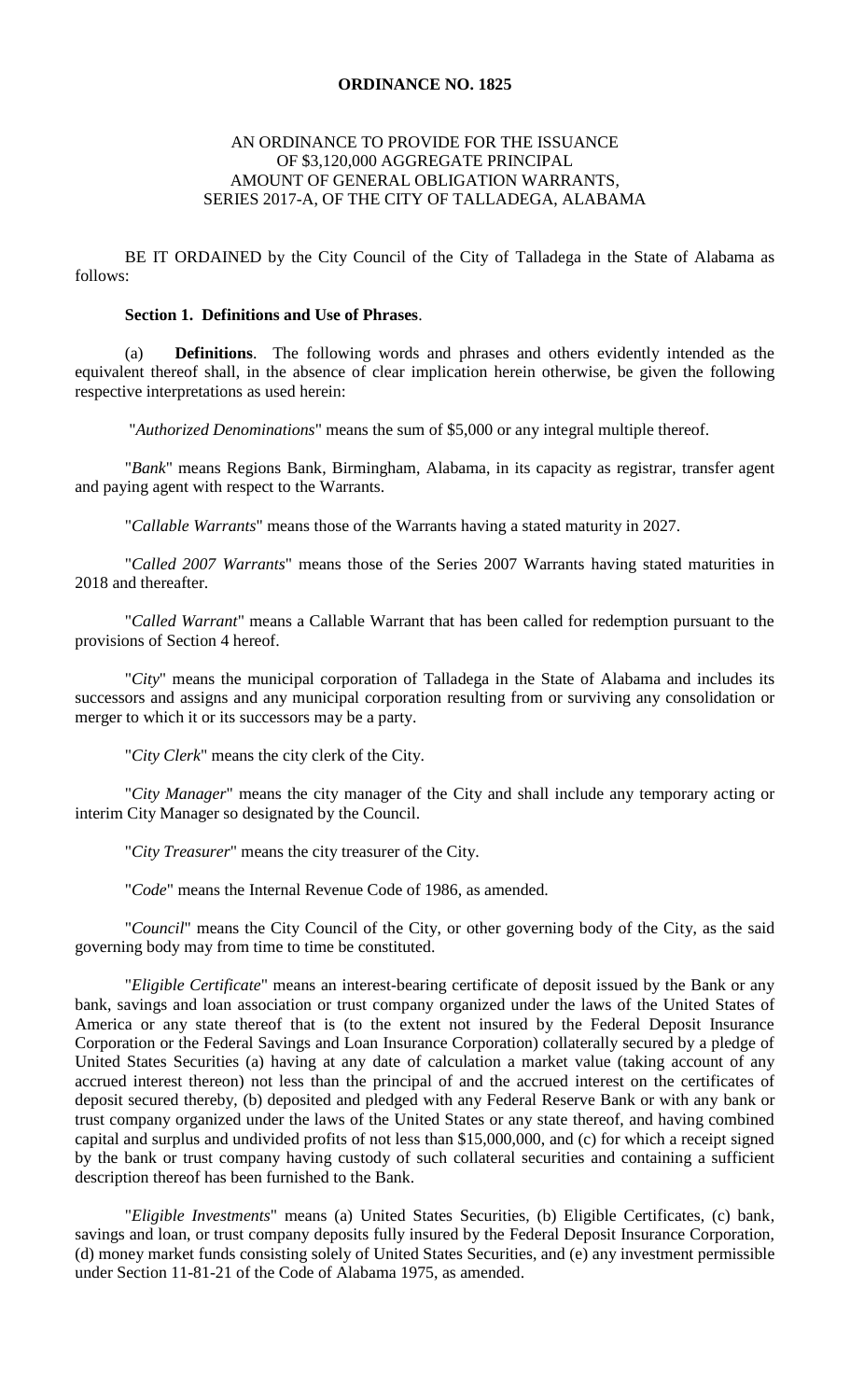"*Holder*" means the person in whose name a Warrant is registered on the registry books of the Bank pertaining to the Warrants.

"*Interest Payment Date*" means each February 1 and August 1 during the period beginning August 1, 2017, and continuing until and including the date on which the Warrants have been paid in full.

"*Month*" means a calendar month.

"*Overdue Interest*" means interest due but not paid on the Interest Payment Date on which such interest is required to be paid.

"*Overdue Interest Payment Date*" means the date fixed by the Bank, pursuant to the provisions of Section 13 hereof, for the payment of Overdue Interest.

"*Record Date*" means the January 15 or July 15, as the case may be, next preceding an Interest Payment Date.

"*Redemption Date*" means the date fixed for redemption of any of the Callable Warrants in an Ordinance or Resolution adopted pursuant to the provisions of Section 4 hereof.

"*Redemption Price*" means the price at which the Callable Warrants may be redeemed.

"*Resolution*" and "*Ordinance*" mean, respectively, a resolution or ordinance adopted by the Council.

"*Series 2007 Warrants*" means the City's General Obligation Warrants dated August 1, 2007, which were initially issued in the aggregate principal amount of \$4,905,000 and are presently outstanding in the aggregate principal amount of \$3,590,000.

"*Underwriter*" means Raymond James & Associates, Inc.

"*United States Securities*" means any securities that are direct obligations of the United States of America and any securities with respect to which payment of the principal thereof and the interest thereon is unconditionally guaranteed by the United States of America.

"*Warrants*," without other qualifying words, means the General Obligation Warrants herein authorized.

"*2007 Authorizing Ordinance*" means Ordinance No. 1623 of the City, pursuant to which the City issued the Series 2007 Warrants.

"*2007 Warrant Fund*" means that certain "2007 Warrant Fund" created under the 2007 Authorizing Ordinance.

(b) **Use of Words and Phrases**. The following words and phrases, where used in this Ordinance, shall be given the following and respective interpretations:

"Herein," "hereby," "hereunder," "hereof," and other equivalent words refer to this Ordinance as an entirety and not solely to the particular portion hereof in which any such word is used.

The definitions set forth in Section 1(a) hereof shall be deemed applicable whether the words defined are herein used in the singular or the plural.

Wherever used herein any pronoun or pronouns shall be deemed to include both singular and plural and to cover all genders.

**Section 2. Findings**. The Council has ascertained and does hereby find and declare that the following facts are true and correct:

(a) it is necessary, desirable and in the public interest that the City refund, on a current basis, the Called 2007 Warrants, which were issued for the purpose of refunding (i) the City's General Obligation Warrants, dated August 1, 1997, (ii) the City's General Obligation Warrants, dated July 1, 1998, and (iii) the City's General Obligation Warrants, dated April 1, 2002; and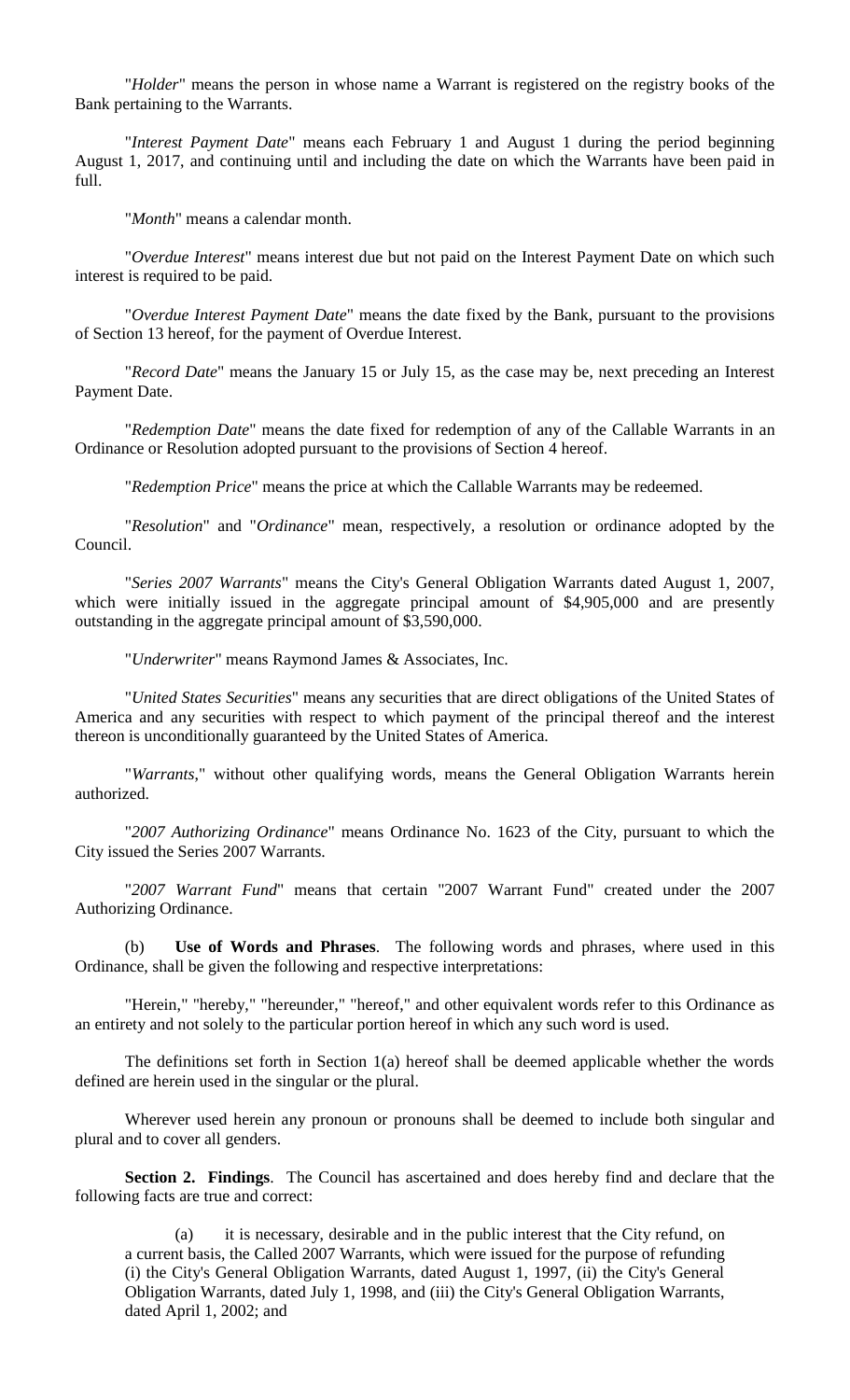(b) it is necessary, desirable and in the public interest that the warrants hereinafter authorized be issued for the purpose of providing moneys necessary for the said refunding and paying the expenses of issuing the said warrants.

**Section 3. Authorization and Description of the Warrants**. (a) **Principal Maturities and Interest Rates**. Pursuant to the applicable provisions of the constitution and laws of Alabama, including particularly Section 11-47-2 of the Code of Alabama 1975, as amended, and for the purposes hereinabove stated, there are hereby authorized to be issued by the City \$3,120,000 aggregate principal amount of General Obligation Warrants, Series 2017-A. The Warrants shall be issued as fully registered warrants without coupons, shall be dated the date of their delivery, shall mature and become payable on August 1 in the years and amounts and bear interest at the per annum rates of interest as follows:

| <b>Aggregate</b><br>Year  |                                                    |  |
|---------------------------|----------------------------------------------------|--|
| Amount<br><b>Maturing</b> | <b>Interest</b><br>Rate                            |  |
|                           | 2.00%                                              |  |
|                           | 2.00                                               |  |
|                           | 3.00                                               |  |
| 290,000                   | 3.00                                               |  |
| 300,000                   | 1.50                                               |  |
| 300,000                   | 3.00                                               |  |
| 315,000                   | 3.00                                               |  |
| 320,000                   | 3.00                                               |  |
| 330,000                   | 3.00                                               |  |
| 340,000                   | 3.00                                               |  |
| 350,000                   | 3.00                                               |  |
|                           | <b>Principal</b><br>\$20,000<br>275,000<br>280,000 |  |

The Warrants shall be initially issued in the Authorized Denominations and registered in the names of the Holders as shall, pursuant to the provisions of Section 23 hereof, be designated by the purchaser.

(b) **Payment of Principal**. The principal of the Warrants shall be payable at the designated corporate trust office of the Bank, upon presentation and surrender of the Warrants as the same become due and payable.

(c) **Computation of Interest and Method of Payment**. The Warrants shall bear interest from their date until their respective maturities at the per annum rates of interest set forth above (computed on the basis of a 360-day year of twelve consecutive 30-day months). Such interest shall be payable semiannually on each February 1 and August 1, commencing August 1, 2017, until and at the maturity of the Warrants. Interest on the Warrants shall be payable in lawful money of the United States of America by check or draft mailed by the Bank to the lawful Holders of the Warrants at the address shown on the registry books of the Bank pertaining to the Warrants as of the close of business on each Record Date. Interest shall be deemed to have been timely paid if the said check or draft is mailed on or before the Interest Payment Date on which such interest is payable. The Warrants shall bear interest after their respective maturities until paid at their respective per annum rates of interest.

**Section 4. Redemption Provisions**. (a) **Optional Redemption**. Those of the Warrants having a stated maturity in 2027 shall be subject to redemption and prepayment prior to their respective maturities, at the option of the City, as a whole or in part on February 1, 2027, and on any date thereafter, and if in part, those maturities to be redeemed to be selected by the City at its discretion, at and for a Redemption Price equal to the principal amount so redeemed plus accrued interest thereon to the Redemption Date. In the event that less than all the Warrants of a single maturity is redeemed and prepaid, the Bank shall, by random selection, determine that portion of the principal of the Warrants of such maturity to be redeemed and prepaid.

(b) **Manner**. Any such redemption or prepayment of the Warrants shall be effected in the following manner:

(i) **Call**. The City shall by either Ordinance or Resolution call for redemption and prepayment on a date when they are by their terms subject to redemption Warrants (or principal portions thereof) and shall recite in said Ordinance or Resolution (A) that the City is not in default in the payment of the principal of or interest on any of the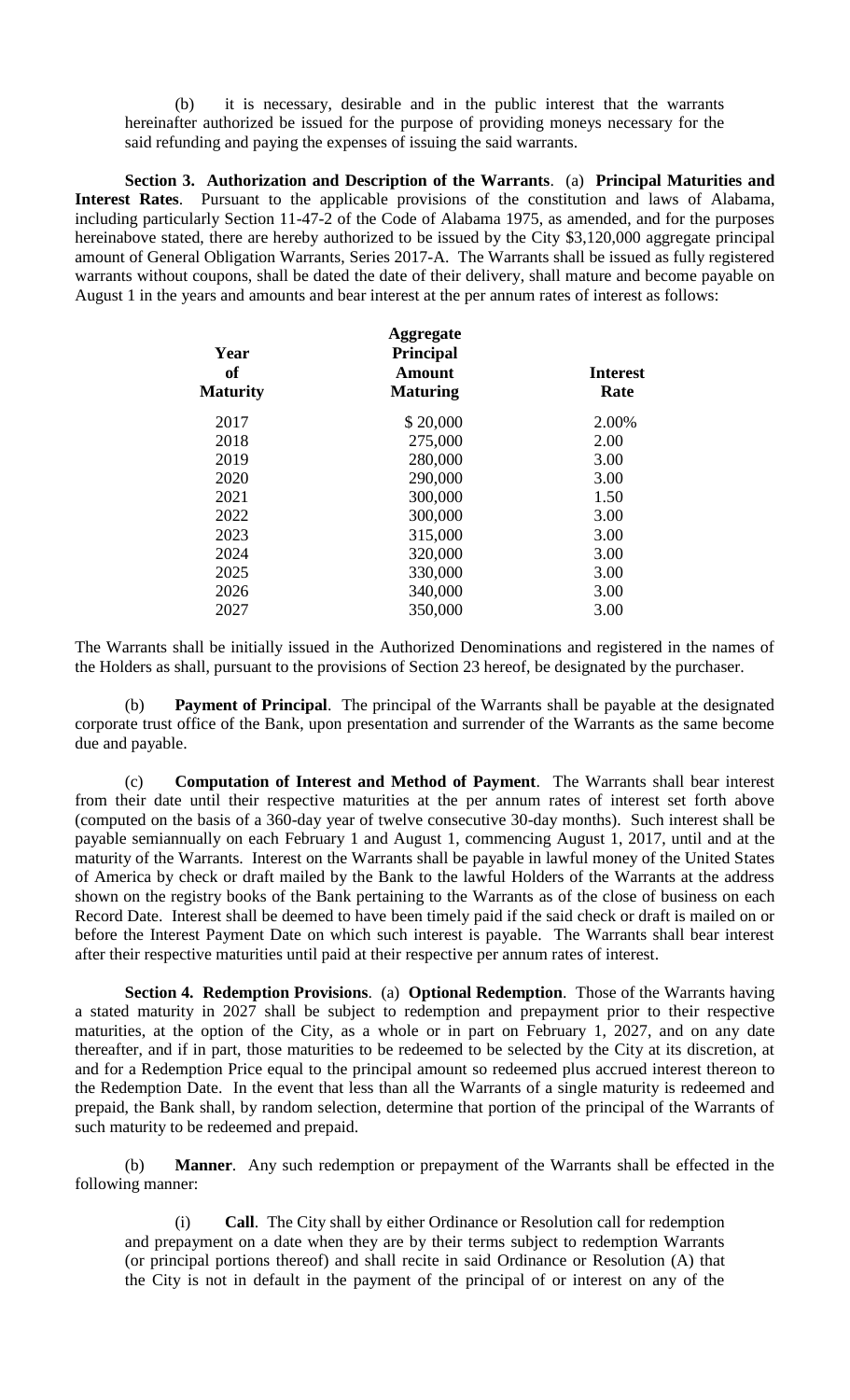Warrants or (B) that all of the Warrants then outstanding are to be retired on the Redemption Date.

(ii) **Notice**. Not more than sixty (60) nor less than thirty (30) days prior to the Redemption Date, the City shall give, or cause to be given, written notice of such redemption and prepayment by First Class Mail to the Holders of each of the Warrants the principal of which is, in whole or in part, to be redeemed and prepaid, stating the following: that the Warrants (or principal portions thereof) have been called for redemption and will become due and payable at the Redemption Price, on a specified Redemption Date and that all interest thereon will cease after the Redemption Date. The Holders of any of the Warrants may waive the requirements of this subsection with respect to the Warrants held by them without affecting the validity of the call for redemption of any other Warrants.

(iii) **Payment of Redemption Price**. The City shall make available at the Bank, on or prior to the Redemption Date, the total Redemption Price of the Warrants (or portions thereof) that are to be prepaid and redeemed on the Redemption Date.

Upon compliance with the foregoing requirements on its part contained in this subsection, and if the City is not on the Redemption Date in default in the payment of the principal of or interest on any of the Warrants, the Warrants (or principal portions thereof) called for redemption shall become due and payable at the Redemption Price on the Redemption Date specified in such notice, anything herein or in the Warrants to the contrary notwithstanding, and the Holders thereof shall then and there surrender them for redemption; provided, however, that in the event that less than all of the outstanding principal of any Warrant is to be redeemed, the registered Holder thereof shall surrender the Warrant that is to be prepaid in part to the Bank in exchange, without expense to the Holder, for a new Warrant of like tenor except in a principal amount equal to the unredeemed portion of the Warrant. All future interest on the Warrants (or principal portions thereof) so called for redemption shall cease to accrue after the Redemption Date. Out of the moneys so deposited with it, the Bank shall make provision for payment of the Warrants (or principal portions thereof) so called for redemption at the Redemption Price and on the Redemption Date.

**Section 5. General Obligation**. The indebtedness evidenced and ordered paid by the Warrants is and shall be a general obligation of the City for payment of the principal of and the interest on which the full faith and credit of the City are hereby irrevocably pledged.

**Section 6. Warrant Fund**. (a) **Payments Therein and Use and Continuance Thereof**. There is hereby created a special fund, designated "2017 Warrant Fund," for the purpose of providing for the payment of the principal of and interest on the Warrants, at the respective maturities of said principal and interest, which fund shall be maintained until the principal of and interest on the Warrants shall have been paid in full. Payments into the Warrant Fund shall be made as follows:

(i) there shall be paid into the Warrant Fund, simultaneously with the issuance of any of the Warrants and out of the proceeds derived from the sale thereof, that portion, if any, of said proceeds which may be referable to the accrued interest received by the City on any such sale;

(ii) on or before the  $25<sup>th</sup>$  day of July, 2017, and on or before the  $25<sup>th</sup>$  day of each January or July thereafter until and including the payment in full of the principal of and interest on the Warrants, the City will pay into the Warrant Fund an amount equal to the sum of the interest and the principal, if any, maturing with respect to the Warrants on the then next succeeding Interest Payment Date; provided, that there shall be credited one time on the amount required by this subsection (a)(ii) to be paid into the Warrant Fund an amount equal to the amount paid therein pursuant to the provisions of subsection (a)(i) of this Section 6.

The City will in no event permit a default to occur in the payments provided in this subsection (a) to be made into the Warrant Fund. All moneys paid into the Warrant Fund shall be used only for payment of the principal of and interest on the Warrants, upon or after the respective maturities of such principal and interest; provided that if at the final maturity of the Warrants, howsoever the same may mature, there shall be in the Warrant Fund moneys in excess of the amount required to retire the Warrants, then any such excess shall thereupon be returned to the City. When the amount of money on deposit in the Warrant Fund equals or exceeds the aggregate of the principal and interest to their respective maturities on the Warrants at the time outstanding, no further payments need be made into the Warrant Fund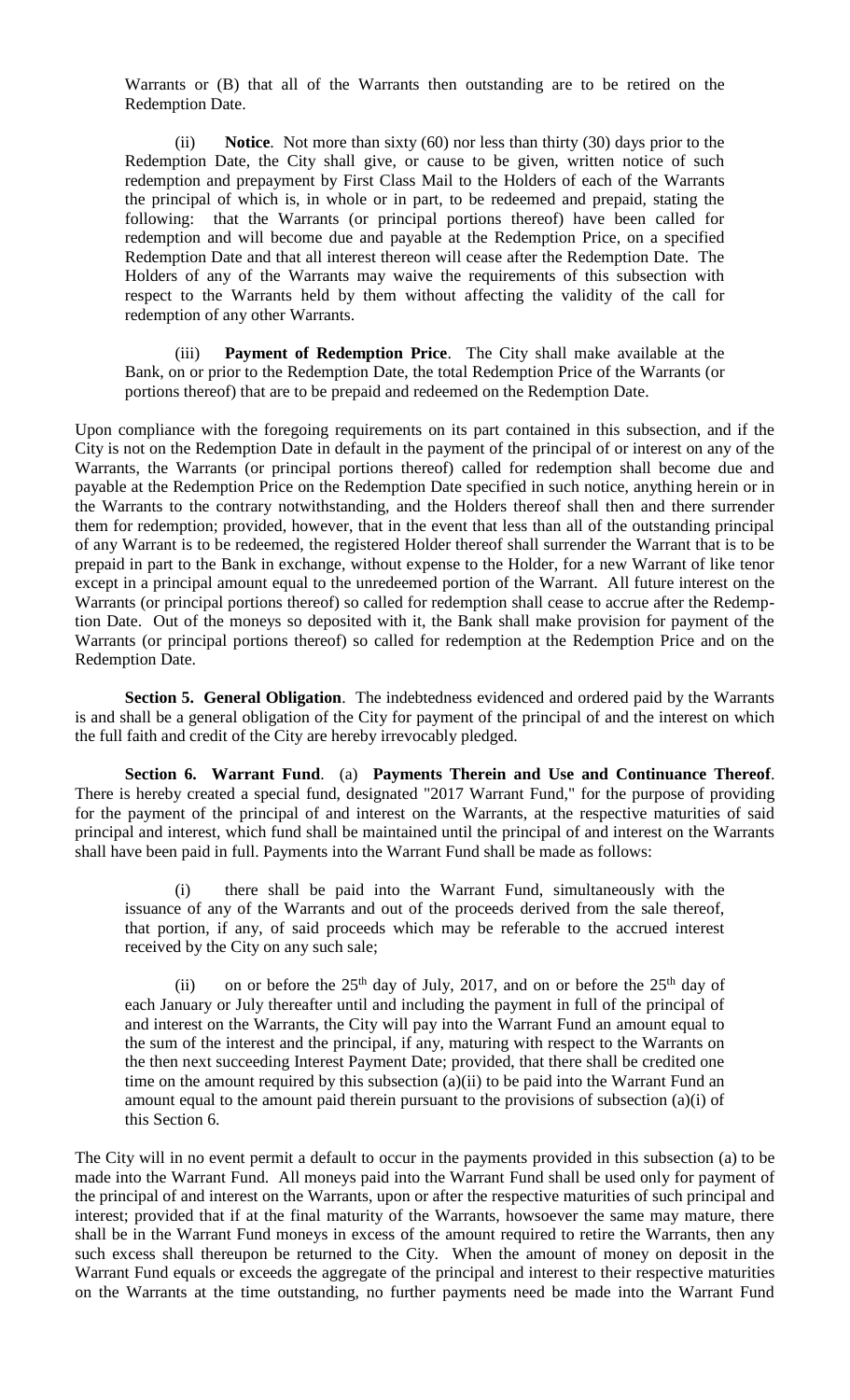except to make good the moneys paid therein which may become lost or which may not be immediately available for withdrawal under the provisions of this section.

(b) **Depository for Warrant Fund**. The City hereby designates Regions Bank, in the City of Birmingham, Alabama, as the depository for the Warrant Fund. In the event that any bank at any time designated as depository for any portion of the Warrant Fund should at any time decline to act as such depository, or should resign as such depository, or should cease to be a member of the Federal Deposit Insurance Corporation (or any agency which may succeed to its duties), or should cease to be duly qualified and doing business within the State of Alabama, then any other bank or banks at the time designated as depository or depositories for the same portion of the Warrant Fund shall continue to serve as such depository or depositories without designation by the City of any additional depository or depositories; but if at any time the sole remaining depository for any portion of the Warrant Fund should resign, cease to be a member of said Federal Deposit Insurance Corporation (or successor agency thereto), or cease to be duly qualified and doing business within the State of Alabama, then the City shall by Resolution designate a successor to such depository; provided that any such successor depository shall be and remain a member of the Federal Deposit Insurance Corporation (or of any agency which may succeed to its duties) and shall be and remain duly qualified and doing business in the State of Alabama.

(c) **Trust Nature of and Security for the Warrant Fund**. The Warrant Fund shall be and at all times remain public funds impressed with a trust for the purpose for which the Warrant Fund is herein created. Each depository for any part of the Warrant Fund shall at all times keep the moneys on deposit with it in the Warrant Fund continuously secured for the benefit of the City and the holders of the Warrants, either

(i) by holding on deposit as collateral security, United States Securities or other marketable securities eligible as security for the deposit of trust funds under regulations of the Comptroller of the Currency, having a market value (exclusive of accrued interest) not less than the amount of moneys on deposit in the Warrant Fund, or

(ii) if the furnishing of security in the manner provided in the foregoing clause (i) of this sentence is not permitted by the then applicable law and regulations, then in such other manner as may be required or permitted by the applicable state and federal laws and regulations respecting the security for, or granting a preference in the case of, the deposit of public funds;

provided, however, that it shall not be necessary for any such depository so to secure any portion of the moneys on deposit in the Warrant Fund that may be insured by the Federal Deposit Insurance Corporation (or by any agency of the United States of America that may succeed to its functions) or any portion of the said moneys that may be invested pursuant to the provisions of subsection (e) of this section.

(d) **Pledge of Warrant Fund**. The Warrant Fund and all moneys at any time therein are hereby irrevocably pledged solely for payment of the principal of and interest on the Warrants. Except as provided in this section, none of the moneys provided in this section to be paid into the Warrant Fund, and no part of the moneys at any time forming a part thereof or pertaining thereto, shall be used for any purpose whatsoever other than for payment of the principal of and interest on the Warrants.

(e) **Investment of Moneys in the Warrant Fund**. So long as the City shall not be in default hereunder it may, at any time and from time to time as it in its sole discretion shall deem advisable, cause to be invested in Eligible Investments any or all of the moneys in the Warrant Fund; provided, that, each such investment shall mature not later than the Interest Payment Date next following the date such investment is made. In the event of any such investment, the securities in which the investment is made shall become a part of the Warrant Fund and shall be held by the depository for the moneys so invested to the same extent as if they were moneys on deposit in the Warrant Fund. The City may likewise at any time and from time to time cause any securities in which any such investment shall be made to be sold or otherwise converted into cash, whereupon the net proceeds derived from any such sale or conversion, after payment of all necessary expenses incident to such sale or conversion, shall become a part of the Warrant Fund. Each depository for the Warrant Fund shall be fully protected in making investments, sales, and conversions of any such securities upon direction given to it either in a Resolution adopted by the Council or any order signed by the City Manager and City Clerk.

**Section 7. Form of Warrants**. The Warrants, the Form of Registration Certificate and the Form of Assignment with respect thereto shall be in substantially the following forms, with appropriate changes therein to conform with the provisions hereof: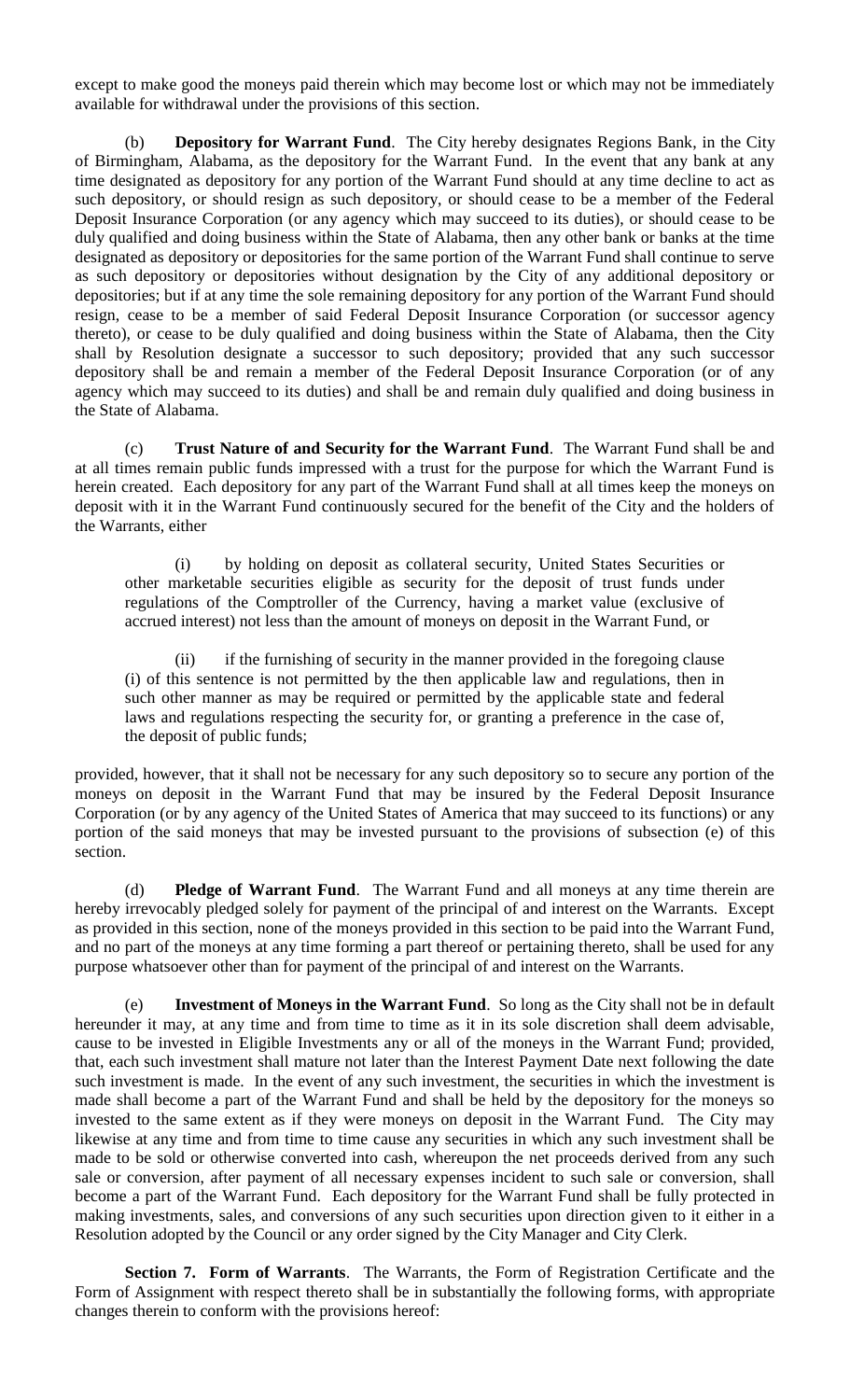(Form of Warrant)

No.\_\_\_\_\_\_\_\_\_\_ \$\_\_\_\_\_\_\_\_\_\_\_\_\_\_

# UNITED STATES OF AMERICA

### STATE OF ALABAMA

### CITY OF TALLADEGA

### GENERAL OBLIGATION WARRANT SERIES 2017-A

INTEREST RATE MATURITY DATE CUSIP NUMBER \_\_\_\_\_\_\_% \_\_\_\_\_\_\_\_\_\_, \_\_\_\_\_ \_\_\_\_\_\_\_\_\_\_\_\_\_

### Subject to prior payment and other provisions as herein provided

The City Treasurer of the City of Talladega, a municipal corporation under the laws of Alabama (the "City"), will pay to CEDE & CO., or registered assigns, the principal sum of

 $\longrightarrow$  DOLLARS (\$ $\longrightarrow$ )

on the date specified above with interest thereon from the date hereof until the maturity hereof at the per annum rate of interest specified above (computed on the basis of a 360-day year of twelve consecutive 30-day months), payable on August 1, 2017, and semiannually thereafter on each February 1 and August 1 until the due date hereof. The principal of and premium (if any) on this Warrant shall be payable only upon presentation and surrender of this Warrant at the designated corporate trust office of Regions Bank (the "Bank").

Interest on this Warrant shall be remitted by the Bank to the then registered holder hereof at the address shown on the registry books of the Bank pertaining to the Warrants as of the fifteenth day of the month next preceding each February 1 and August 1, as the case may be. Interest shall be deemed to have been timely paid if the check or draft in payment thereof is mailed by the Bank on or before the date said interest becomes due and payable. The Ordinance hereinafter referred to provides that all payments by the City or the Bank to the person in whose name a Warrant is registered shall to the extent thereof fully discharge and satisfy all liability for the same. Any transferee of this Warrant takes it subject to all payments of principal and interest in fact made with respect hereto.

This Warrant is one of a duly authorized issue of Warrants designated General Obligation Warrants, Series 2017-A, aggregating \$3,120,000 in principal amount (herein called the "Warrants"). This Warrant is issued pursuant to the applicable provisions of the constitution and laws of Alabama, including particularly Section 11-47-2 of the Code of Alabama 1975, as amended, and an Ordinance (the "Ordinance") of the City duly adopted by the governing body of the City.

Those of the Warrants having a stated maturity on August 1, 2027, are subject to redemption and prepayment prior to their respective maturities, at the option of the City, as a whole or in part on February 1, 2027, and on any date thereafter and if in part, those maturities to be redeemed to be selected by the City at its discretion, at and for a redemption price equal to the principal amount so redeemed plus accrued interest thereon to the date fixed for redemption.

In the event that less than all the principal of the Warrants of a single maturity is to be prepaid and redeemed, the Bank shall, by process of random selection, determine the principal portion of the Warrants of such maturity to be redeemed and prepaid. The Ordinance requires that written notice of the call for redemption of this Warrant (or portion of the principal thereof) be forwarded by First Class Mail to the registered owner of such Warrant, not less than thirty (30) nor more than sixty (60) days prior to the date fixed for redemption. In the event that less than all the outstanding principal of this Warrant is to be redeemed, the registered holder hereof shall surrender this Warrant to the Bank in exchange for a new Warrant of like tenor herewith except in a principal amount equal to the unredeemed portion of this Warrant. Upon the giving of notice of redemption in accordance with the provisions of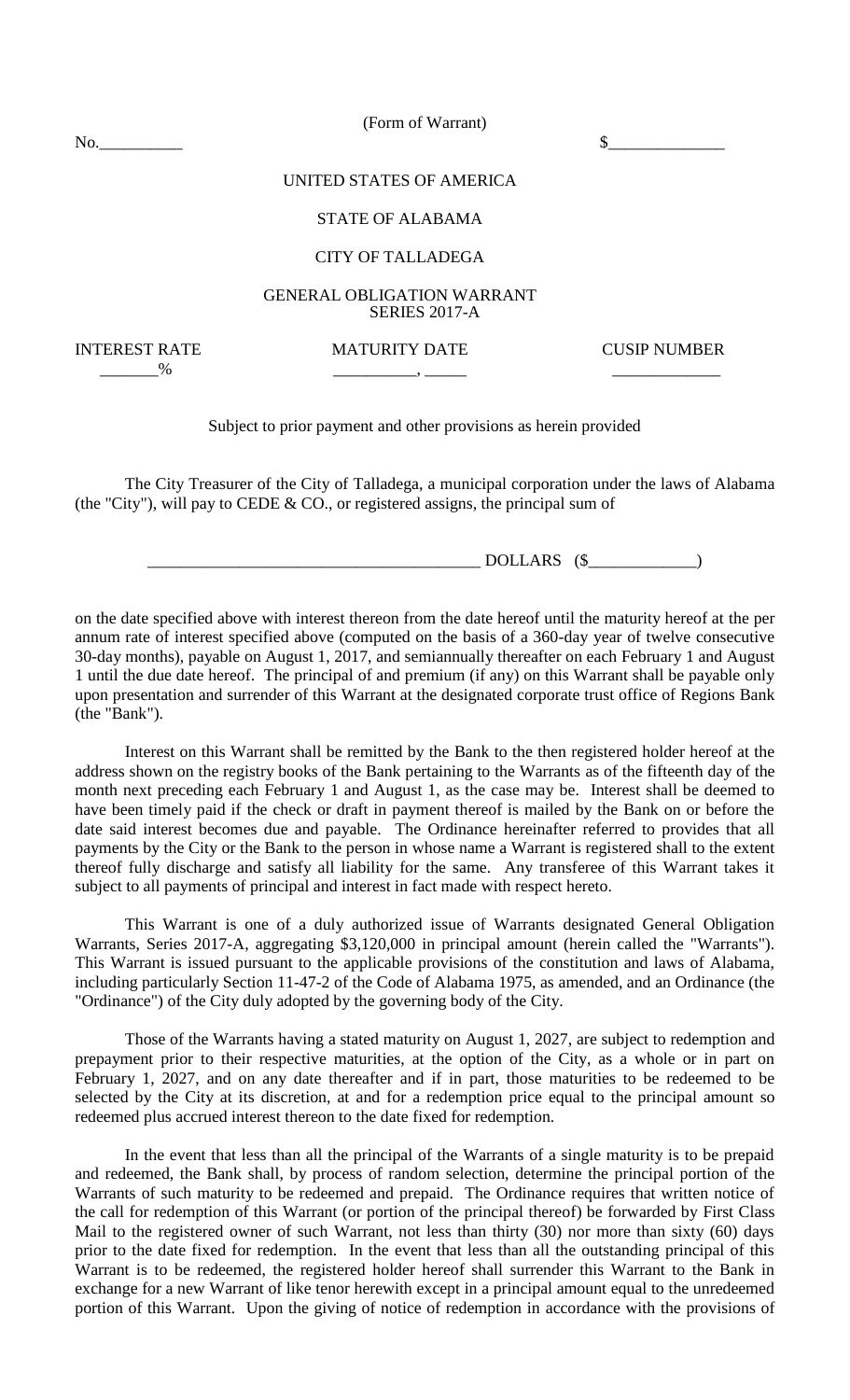the Ordinance, the Warrants (or principal portions thereof) so called for redemption and prepayment shall become due and payable on the date specified in such notice, anything herein or in the Ordinance to the contrary notwithstanding, and the holders thereof shall then and there surrender them for prepayment, and all future interest on the Warrants (or principal portions thereof) so called for prepayment shall cease to accrue after the date specified in such notice, whether or not the Warrants are so presented. Notwithstanding the foregoing, so long as the Warrants are subject to the Book-Entry Only System of The Depository Trust Company, payments on the Warrants shall be made in accordance with the rules and regulations of the Book-Entry Only System.

By the execution of this Warrant, the City acknowledges that it is indebted to the payee hereof in the principal amount hereof. The indebtedness evidenced and ordered paid by this Warrant is a general obligation of the City, for the payment of the principal of and interest on which the full faith and credit of the City have been irrevocably pledged.

It is hereby certified and recited that the indebtedness evidenced and ordered paid by this Warrant is lawfully due without condition, abatement or offset of any description; that this Warrant has been registered in the manner provided by law; that all conditions, actions and things required by the constitution and laws of the State of Alabama to exist, be performed or happen precedent to and in the issuance of this Warrant do exist, have been performed and have happened; and that the indebtedness evidenced and ordered paid by this Warrant, together with all other indebtedness of the City, was at the time the same was created and is now within every debt and other limit prescribed by the constitution and laws of the State of Alabama.

The Warrants are issuable only as fully registered Warrants in the denomination of \$5,000 or any integral multiple thereof. Provision is made in the Ordinance for the exchange of Warrants for a like aggregate principal amount of Warrants of the same maturity and in authorized denomination, all upon the terms and subject to the conditions set forth in the Ordinance.

This Warrant is transferable by the registered holder hereof, in person or by authorized attorney, only on the books of the Bank (the registrar and transfer agent of the City) and only upon surrender of this Warrant to the Bank for cancellation, and upon any such transfer a new Warrant of like tenor hereof will be issued to the transferee in exchange therefor, all as more particularly described in the Ordinance. Each holder, by receiving or accepting this Warrant shall consent and agree and shall be estopped to deny that, insofar as the City and the Bank are concerned, this Warrant may be transferred only in accordance with the provisions of the Ordinance.

The Bank shall not be required to transfer or exchange this Warrant during the period beginning on the fifteenth day of the month next preceding any February 1 or August 1; and, in the event that this Warrant (or any principal portion hereof) is duly called for redemption and prepayment, the Bank shall not be required to register or transfer this Warrant during the period of forty-five (45) days next preceding the date fixed for such redemption and prepayment.

Execution by the Bank of its registration certificate hereon is essential to the validity hereof.

IN WITNESS WHEREOF, the City has caused this Warrant to be executed with the signature of the City Manager, has caused its corporate seal to be hereunto impressed, has caused this Warrant to be attested by the signature of its City Clerk, and has caused this Warrant to be dated May 10, 2017.

## CITY OF TALLADEGA

 $By$ 

Its City Manager

Attest:

Its City Clerk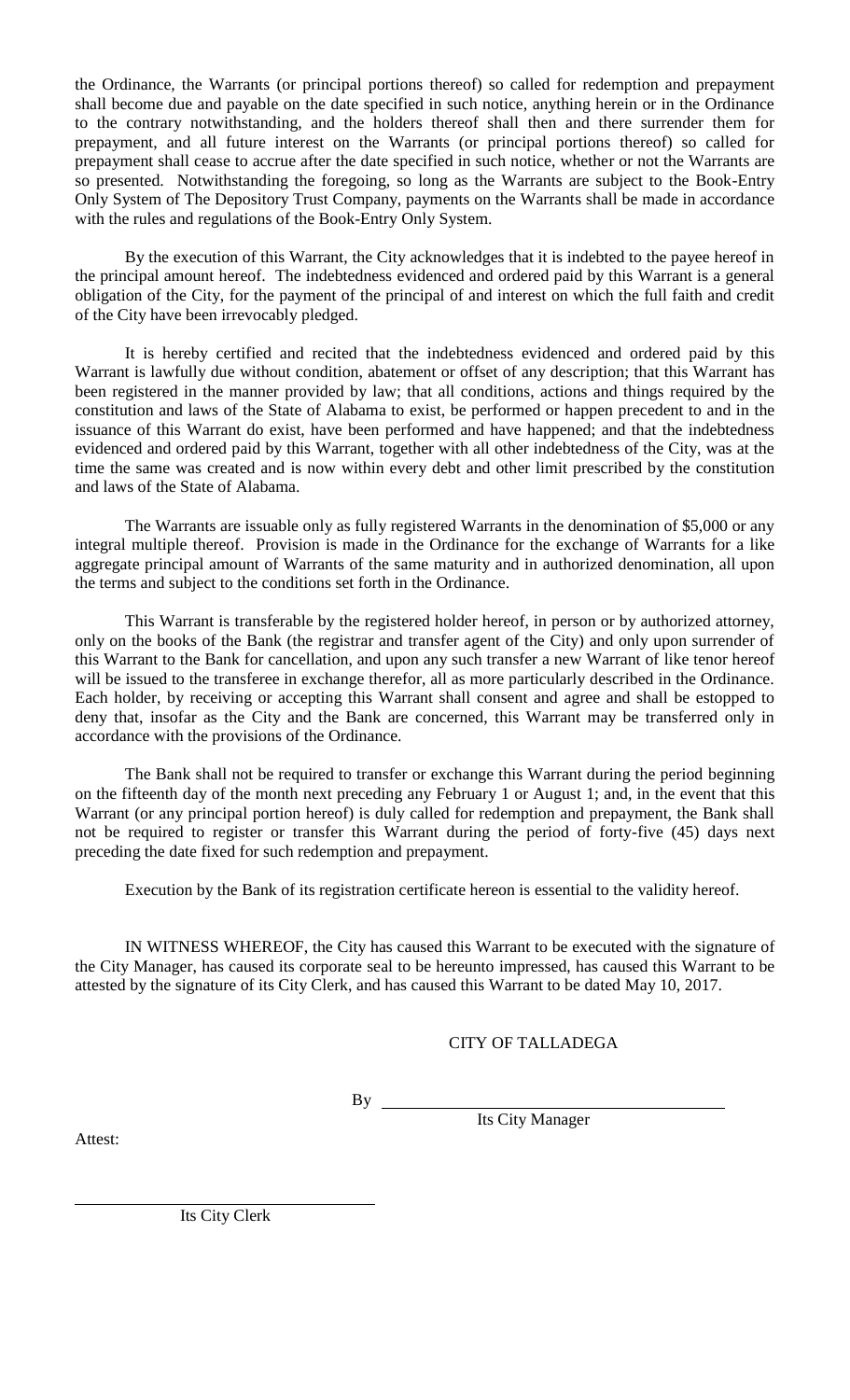## Date of Registration:

This Warrant was registered in the name of the above-registered owner on the date hereinabove set forth.

## REGIONS BANK

 $By \_\_$ 

Its Authorized Officer

(*Form of Assignment*)

For value received \_\_\_\_\_\_\_\_\_\_\_\_\_\_\_\_\_\_\_\_\_\_\_\_\_\_\_\_ hereby sell(s), assign(s) and transfer(s) unto  $\mu$  the within Warrant and hereby irrevocably constitute(s) and appoint(s) \_\_\_\_\_\_\_\_\_\_\_\_\_\_\_\_\_\_\_\_\_\_\_\_\_\_\_\_\_\_, attorney, with full power of substitution in the premises, to transfer this Warrant on the books of the within-mentioned Bank.

Dated this  $\_\_\_$  day of  $\_\_\_\_\_\_\_\_\$ 

NOTE: The signature on this assignment must correspond with the name of the registered owner as it appears on the face of the within Warrant in every particular, without alteration, enlargement or change whatsoever.

Signature guaranteed:

(Bank, Broker or Firm) \*

 $By$ <sub>\_\_\_\_\_</sub>

(Authorized Officer)

Its Medallion Number:

<sup>\*</sup> Signature(s) must be guaranteed by an eligible guarantor institution which is a member of a recognized signature guarantee program, *i.e.*, Securities Transfer Agents Medallion Program (STAMP), Stock Exchanges Medallion Program (SEMP), or New York Stock Exchange Medallion Signature Program (MSP).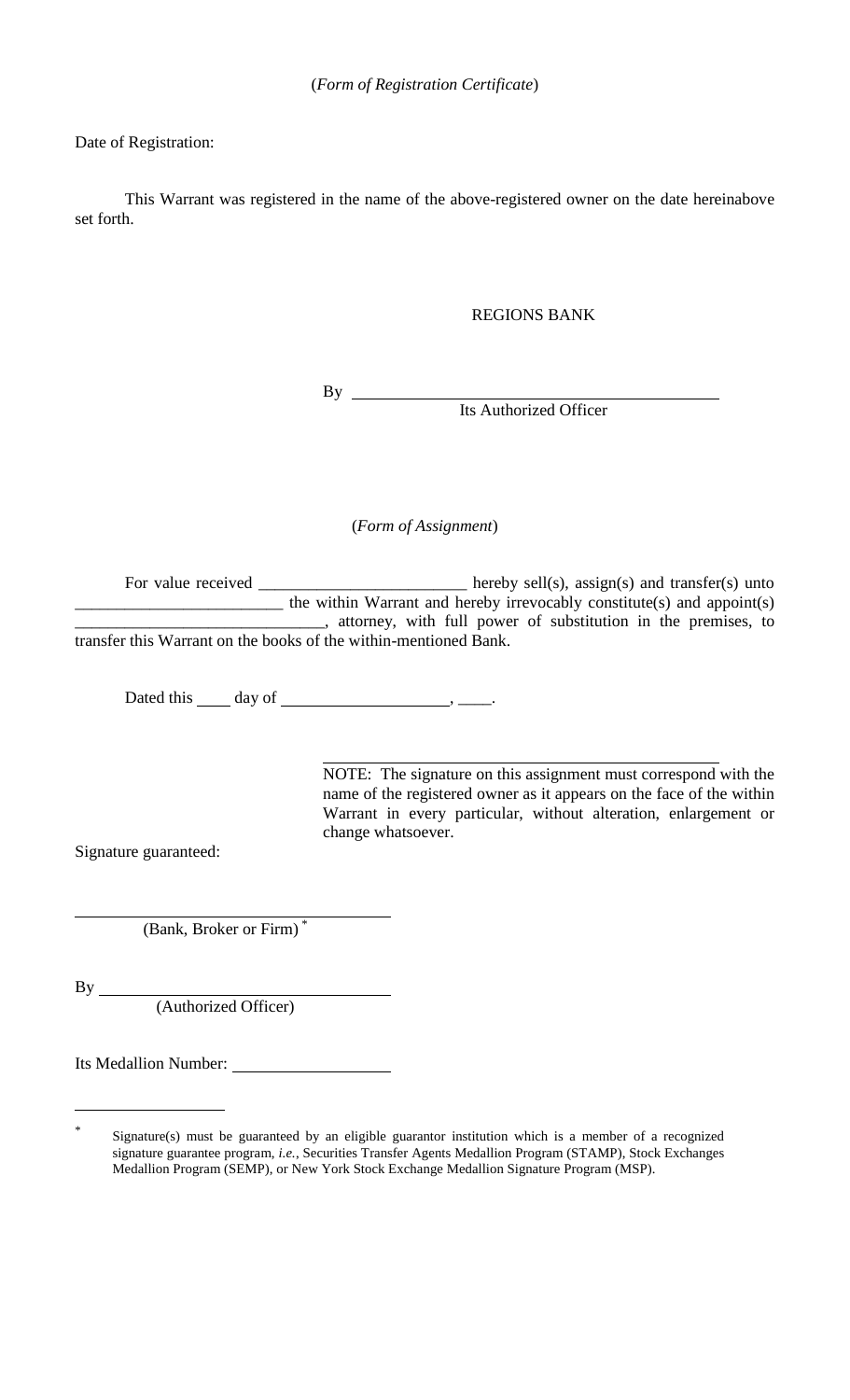**Section 8. Execution of Warrants by City**. Pursuant to Section 11-43A-31 of the Code of Alabama 1975, as amended, the Council hereby specifically directs that the Warrants shall be executed on behalf of the City by the City Manager and attested by the City Clerk, and the seal of the City shall be impressed on each of the Warrants. The signatures of the said City Manager and the City Clerk may be facsimile signatures of said officers, and the seal of the City imprinted on the Warrants may be a facsimile of such seal (it being understood that a condition to the validity of each Warrant is the appearance on such Warrant of a Registration Certificate, substantially in the form hereinabove provided, executed by the manual signature of the Bank). Signatures on the Warrants by persons who are officers of the City at the times such signatures were written or printed shall continue to be effective although such persons cease to be such officers prior to the delivery of the Warrants, whether initially issued or exchanged for Warrants of different denominations from those initially issued.

**Section 9. Registration Certificate on Warrants**. A registration certificate by the Bank, in substantially the form hereinabove recited, duly executed by the manual signature of the Bank, shall be endorsed on each of the Warrants and shall be essential to its validity.

**Section 10. Registration and Transfer of Warrants**. All Warrants shall be registered as to both principal and interest, and shall be transferable only on the registry books of the Bank. The Bank shall be the registrar and transfer agent of the City and shall keep at its office proper registry and transfer books in which it will note the registration and transfer of such Warrants as are presented for those purposes, all in the manner and to the extent hereinafter specified.

No transfer of a Warrant shall be valid hereunder except upon presentation and surrender of such Warrant at the office of the Bank with written power to transfer signed by the registered owner thereof in person or by duly authorized attorney, properly stamped if required, in form and with guaranty of signature satisfactory to the Bank, whereupon the City shall execute, and the Bank shall register and deliver to the transferee, a new Warrant, registered in the name of such transferee and of like tenor as that presented for transfer. The person in whose name a Warrant is registered on the books of the Bank shall be the sole person to whom or on whose order payments on account of the principal thereof and of the interest (and premium, if any) thereon may be made. Each Holder of any of the Warrants, by receiving or accepting such Warrant, shall consent and agree and shall be estopped to deny that, insofar as the City and the Bank are concerned, the Warrants may be transferred only in accordance with the provisions of this Ordinance.

The Bank shall not be required to register or transfer any Warrant during the period beginning on the fifteenth day of the month next preceding any Interest Payment Date with respect thereto; and if any Warrant is called for redemption (in whole or in part), the Bank shall not be required to register or transfer such Warrant during the period of forty-five (45) days next preceding the Redemption Date.

**Section 11. Exchange of Warrants**. Upon the request of the Holder of one or more Warrants, the City shall execute, and the Bank shall register and deliver, upon surrender to the Bank of such Warrant or Warrants in exchange thereof, a Warrant or Warrants in different Authorized Denominations of the same maturity and interest rate and together aggregating the same principal amount as the then unpaid principal of the Warrant or Warrants so surrendered, all as may be requested by the person surrendering such Warrant or Warrants.

The registration, transfer and exchange of Warrants (other than pursuant to Section 15 hereof) shall be without expense to the Holder or transferee. In every case involving any transfer, registration or exchange, such Holder shall pay all taxes and other governmental charges, if any, required to be paid in connection with such transfer, registration or exchange.

**Section 12. Accrual of Interest on Warrants**. All Warrants issued prior to August 1, 2017, in exchange for Warrants initially delivered, shall bear interest from May 10, 2017, and all Warrants issued on or after August 1, 2017, shall bear interest from the February 1 or August 1, as the case may be, next preceding the date of its issuance and delivery unless (a) such date of delivery is a February 1 or August 1, in which event such Warrant shall bear interest from the date of its issuance and delivery, or (b) at the time of such delivery the City is in default in the payment of interest on the Warrant in lieu of which such new Warrant is issued, in which event such new Warrant shall bear interest from the last Interest Payment Date to which interest has previously been paid or made available for payment on the Warrant in lieu of which such new Warrant is issued. The preceding provision shall be construed to the end that the issuance of a Warrant shall not affect any gain or loss in interest to the Holder thereof.

**Section 13. Persons to Whom Payment of Interest on Warrants is to Be Made**. Interest on the Warrants shall, except as provided in the next succeeding paragraph of this Section, be payable in lawful money of the United States of America by check or draft mailed by the Bank to the lawful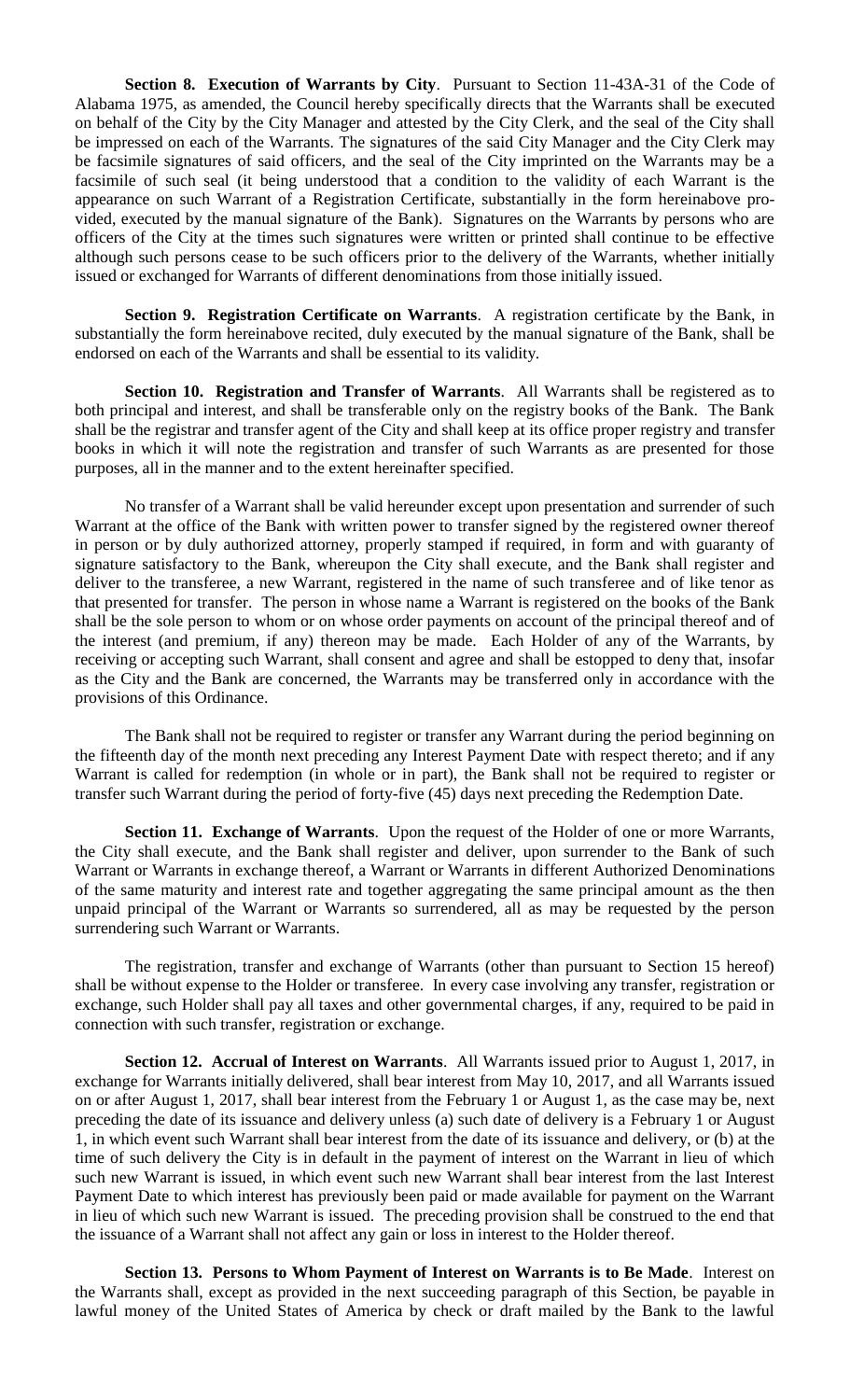Holders of the Warrants at the address shown on the registry books of the Bank pertaining to the Warrants on the Record Date next preceding each Interest Payment Date.

Any provision hereof to the contrary notwithstanding, Overdue Interest shall not be payable to the Holder of the Warrants solely by reason of such Holder having been the Holder on the Record Date next preceding the Interest Payment Date on which such interest became due and payable, but shall be payable by the Bank as follows:

(a) Not less than ten (10) days following receipt by the Bank of immediately available funds in an amount sufficient to enable the Bank to pay all Overdue Interest, the Bank shall fix an Overdue Interest Payment Date for payment of such Overdue Interest.

(b) Such Overdue Interest Payment Date fixed by the Bank shall be a date not more than twenty (20) days following the expiration of the period described in the foregoing subparagraph (a).

(c) Overdue Interest shall be paid by check or draft mailed by the Bank to the persons in whose names the Warrants were registered on the Overdue Interest Payment Date.

Payment of Overdue Interest in the manner prescribed in this paragraph to the persons in whose names the Warrants were registered on the Overdue Interest Payment Date shall fully discharge and satisfy all liability for the same.

**Section 14. Persons Deemed Owners of Warrants**. The City and the Bank may deem and treat the person in whose name a Warrant is registered as the absolute owner thereof for all purposes; they shall not be affected by notice to the contrary; and all payments by any of them to the person in whose name a Warrant is registered shall, to the extent thereof, fully discharge and satisfy all liability for the same.

**Section 15. Replacement of Mutilated, Lost, Stolen or Destroyed Warrants**. In the event any Warrant is mutilated, lost, stolen or destroyed, the City may execute and deliver a new Warrant of like tenor as that mutilated, lost, stolen or destroyed; provided that (a) in the case of any such mutilated Warrant, such Warrant is first surrendered to the City and the Bank, and (b) in the case of any such lost, stolen or destroyed Warrant, there is first furnished to the City and the Bank evidence of such loss, theft or destruction satisfactory to each of them, together with indemnity satisfactory to each of them. The City may charge the Holder with the expense of issuing any such new Warrant.

**Section 16. Sale of Warrants**. The Warrants are hereby sold to the Underwriter at and for a purchase price equal to \$3,253,632.90, which price reflects an underwriting discount of \$31,200 and original issue premium of \$164,832.90. The City Manager and the City Clerk are hereby authorized and directed to deliver the Warrants to the said purchasers upon payment to the City of the purchase price of the Warrants. The action of the City Manager in executing, on behalf of the City, a purchase contract respecting the Warrants, is hereby ratified and confirmed in all respects.

**Section 17. Use of Proceeds from Sale of Warrants**. The proceeds from the sale of the Warrants (less the Underwriter's discount, which shall be withheld by the Underwriter) shall be applied as follows:

(a) the sum of \$3,210,050 shall be paid to Regions Bank, Birmingham, Alabama, in its capacity as paying agent for the Series 2007 Warrants, and shall be irrevocably deposited into the 2007 Warrant Fund and used to pay the redemption price of the Called 2007 Warrants on August 1, 2017;

(b) the balance of the said proceeds shall be held in a special clearing account of the City held by the Bank and shall be disbursed by the Bank and used to pay the costs of issuing the Warrants, as set forth in a disbursement order signed by the City Manager and delivered to the Bank upon issuance of the Warrants; amounts on deposit in the said clearing account shall be transferred into the Warrant Fund and the said clearing account shall be closed on the earlier of (i) the date when all costs of issuing the Warrants have been paid and (ii) the date which is sixty (60) days after the date of issuance of the Warrants.

**Section 18. Provisions Respecting Registration of Warrants to Comply with Provisions of the Code**. The City and the Bank recognize that the provisions of the Code, as amended, require that the Warrants be in "registered form," and that, in general, each Warrant must be registered as to both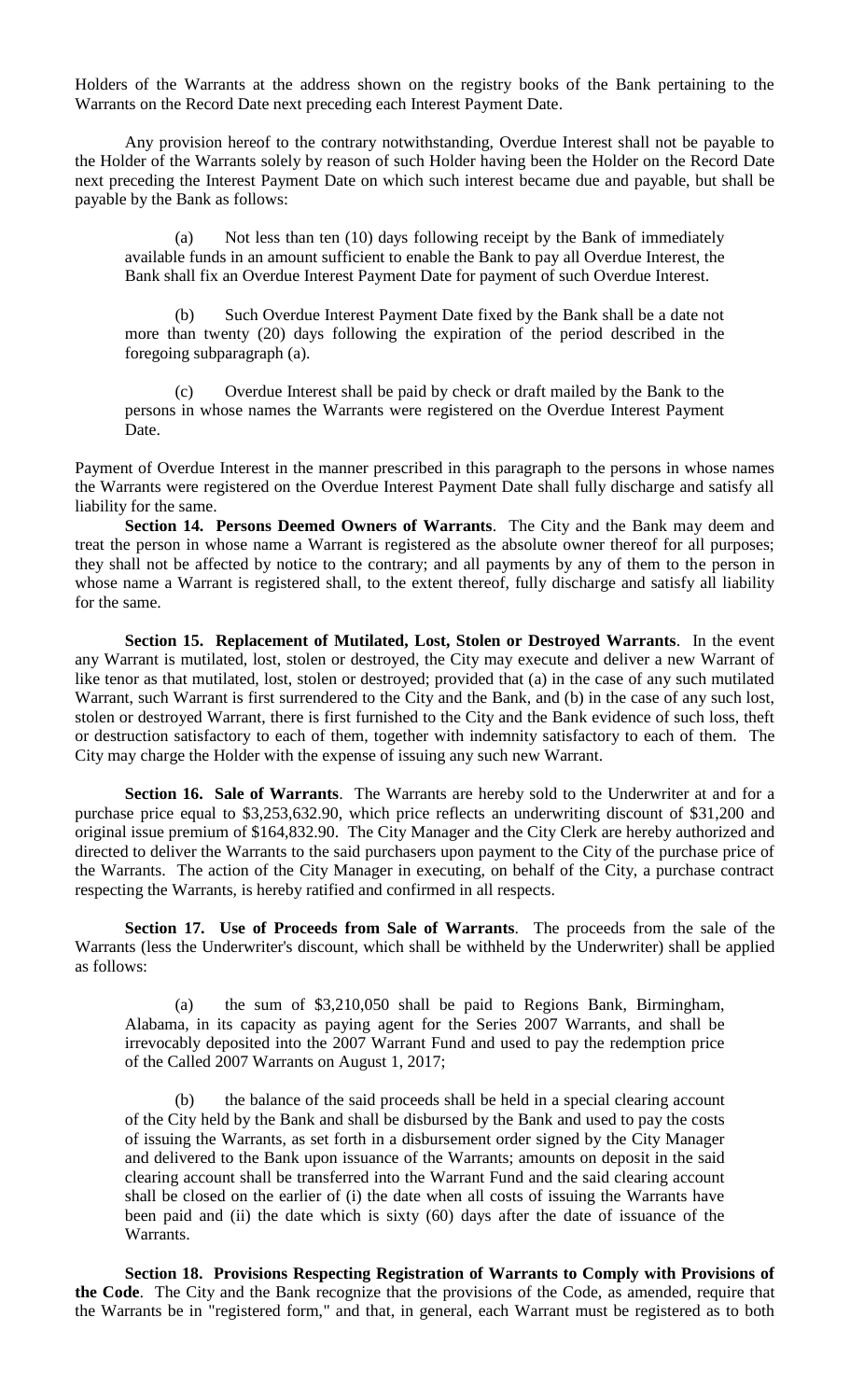principal and interest and any transfer of any Warrant must be effected only by the surrender of the old Warrant and either by the reissuance of the old Warrant to a new Holder or the issuance of a new Warrant to a new Holder. The Bank may rely upon an opinion of nationally recognized bond counsel with respect to any question which may arise pertaining to the transfer, exchange or reissuance of Warrants. The provisions of this Ordinance pertaining to transfer, exchange or reissuance of Warrants need not or shall not be followed if the Bank receives an opinion of nationally recognized bond counsel that compliance with requirements in addition to or in lieu of the requirements of this Ordinance pertaining to such transfer, exchange or reissuance is required or permitted under the provisions of the Code or under other applicable laws and regulations.

**Section 19. Approval of Preliminary Official Statement and Authorization of Official Statement**. The Council hereby approves and adopts the Preliminary Official Statement dated April 18, 2017, respecting the Warrants, a copy of which, marked *Exhibit A*, is attached to the minutes of the meeting of the Council at which this Ordinance is adopted. The said *Exhibit A* is made a part of this Ordinance in all respects as if set forth in full herein. The Council hereby ratifies the actions of the City Manager in causing the said Preliminary Official Statement to have been "deemed final" as of its dated date within the meaning of SEC Rule 15c2-12(b)(1) for the purposes of such rules. The City Manager is hereby authorized and directed to execute a final Official Statement of the City with respect to the Warrants in substantially the form of the Preliminary Official Statement, with such changes therein and additions thereto as shall be necessary to conform to the provisions of this Ordinance and such other changes and additions as the City Manager shall deem necessary and appropriate. The City Manager is hereby authorized and directed to cause the said final Official Statement to be delivered to the purchasers of the Warrants.

**Section 20. Authorization of Related Documents and Actions**. The City Manager and all other officers of the City are hereby authorized and directed to execute, seal, attest and deliver such other documents and certificates and to take such other actions on behalf of the City as may be necessary to consummate the sale and issuance of the Warrants and to carry out fully the transactions contemplated by this Ordinance.

**Section 21. Call for Redemption of the Called 2007 Warrants; Refunding**. (a) Acting pursuant to the provisions of Section 4 of the 2007 Authorizing Ordinance, the City does hereby elect to redeem and pay, and does hereby call for redemption and payment, on August 1, 2017, the Called 2007 Warrants, said redemption to be effected at and for a redemption price equal to the outstanding principal amount of the Called 2007 Warrants to be redeemed. Regions Bank, in its capacity as paying agent for the Series 2007 Warrants, is hereby authorized and directed to give notice of the redemption of the Called 2007 Warrants as aforesaid in accordance with the provisions of the 2007 Authorizing Ordinance and to take all such actions as are necessary or desirable in connection therewith.

The City Manager and the City Clerk are each hereby authorized and directed to take or cause to be taken, in the name and on behalf of the City, all actions required by the provisions of the 2007 Authorizing Ordinance to be taken in order to effect the redemption of the Called 2007 Warrants.

**Section 22. Escrow for Warrants**. In addition to all other circumstances under which the Warrants are to be deemed paid, any of the Warrants shall be considered as fully paid if there shall be filed with the City Clerk and the Bank each of the following:

(a) a trust agreement between the City and a banking corporation or national banking association making provision for the retirement of such Warrants by creating for that purpose an irrevocable trust fund sufficient to provide for payment and retirement of such Warrants (including payment of the interest that will mature thereon until and on the dates they are retired, as such interest becomes due and payable), either by redemption prior to their respective maturities, by payment at their respective maturities or by payment of part thereof at their respective maturities and redemption of the remainder prior to their respective maturities, which said trust fund shall consist of (i) United States Securities which are not subject to redemption prior to their respective maturities at the option of the issuer and which, if the principal thereof and the interest thereon are paid at their respective maturities, will produce funds sufficient so to provide for payment and retirement of all such Warrants, or (ii) both cash and such United States Securities which together will produce funds sufficient for such purpose, or (iii) cash sufficient for such purpose;

(b) a certified copy of either an Ordinance or a Resolution calling for redemption those of such Warrants that, according to said trust agreement, are to be redeemed prior to their respective maturities; and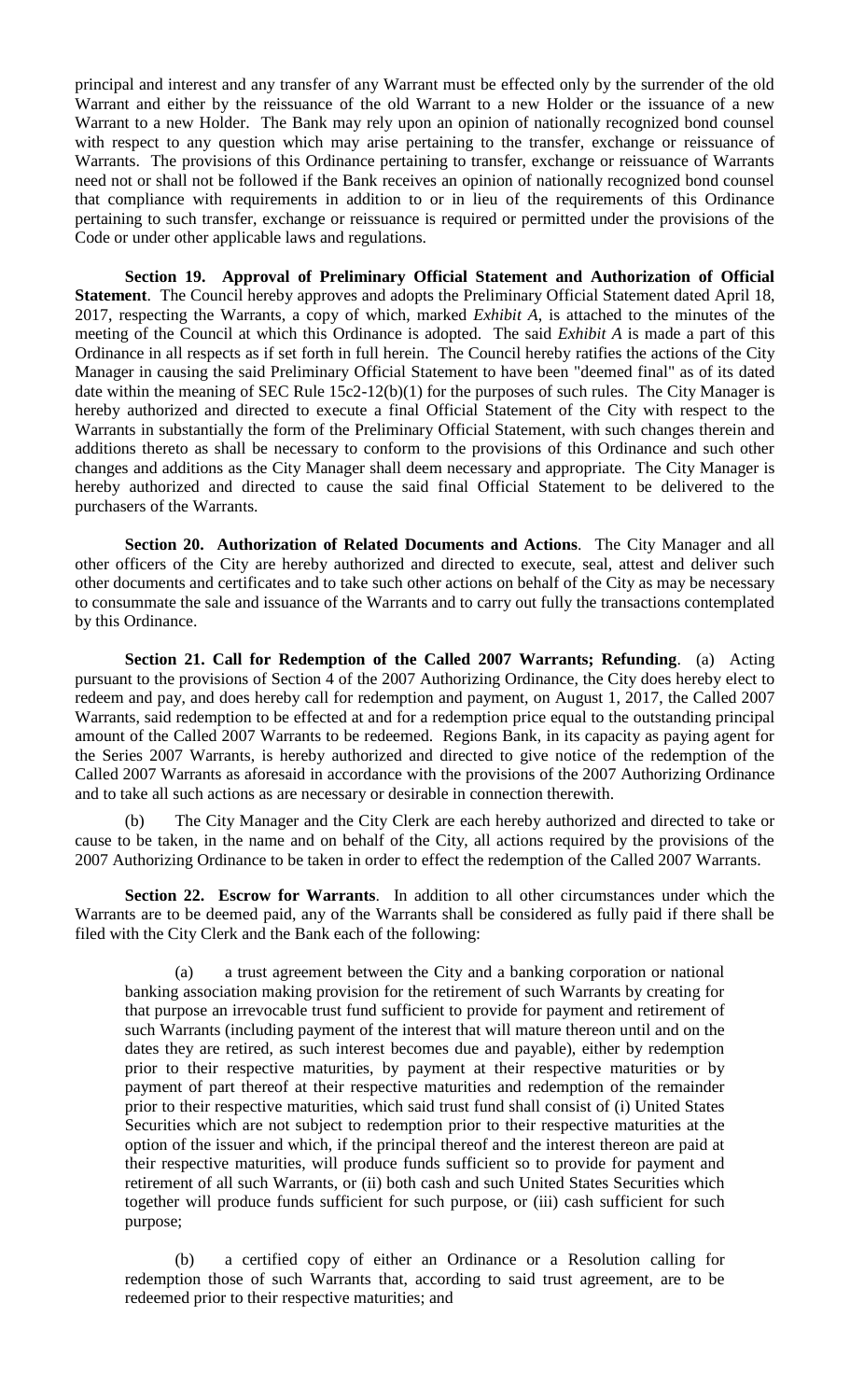(c) an opinion of Bond Counsel to the effect that the execution and effectuation of the trust agreement referred to in the preceding clause (a) will not result in subjecting the interest income on such Warrants to federal income taxation.

**Section 23. Denominations of Warrants as Initially Issued**. The Warrants of each maturity shall be initially issued in Authorized Denominations as requested by the said purchaser and registered in the names of the persons specified by the said purchaser. If, for any reason, the City is unable to prepare or cause to be prepared Warrants in the Authorized Denominations requested by the said purchaser and registered in the names of the persons specified by the said purchaser, the City may deliver one Warrant for each maturity in the principal amount of such maturity, each registered in the name of the said purchaser of the Warrants from the City.

**Section 24. Provisions for Payment at Par**. Each bank at which the Warrants shall at any time be payable, by acceptance of its duties as paying agent therefor, shall be construed to have agreed thereby with the Holders of the Warrants that it will make, out of the funds supplied to it for that purpose, all remittances of principal and interest on the Warrants in bankable funds at par without any deduction for exchange or other costs, fees or expenses. The City agrees with the Holders of the Warrants that it will pay all charges for fees and expenses which may be made by such bank in the making of remittances in bankable funds of the principal of and interest on any of the Warrants.

**Section 25. Authorization of Continuing Disclosure Agreement**. Pursuant to Chapter 43A of Title 11 of the Code of Alabama 1975, as amended, the City Manager is hereby authorized and directed to execute and deliver, on behalf of the City, a Continuing Disclosure Agreement for the benefit of the beneficial owners of the Warrants, in substantially the form presented to the meeting at which this Ordinance is adopted (which form shall be attached as *Exhibit B* to the minutes of the meeting at which this Ordinance is adopted and which is hereby adopted in all respects as if set out in full in this Ordinance) and the City Clerk is hereby authorized and directed to affix to the said Continuing Disclosure Agreement the seal of the City and to attest the same. The said Continuing Disclosure Agreement is to be entered into contemporaneously with the issuance of the Warrants in order to assist the Underwriter of the Warrants in complying with Rule 15c2-12 of the Securities and Exchange Commission. The rights of enforcement under the said Continuing Disclosure Agreement shall be as provided therein, and in no event shall a default by the City thereunder constitute a default hereunder.

**Section 26. Compliance with Certain Requirements of the Code**. The City will comply with all conditions to and requirements for the exemption from gross income for federal income taxation of the interest income on the Warrants imposed by Section 103 of the Code. Without limiting the generality of the foregoing,

(a) the City will not apply the proceeds from the Warrants in a manner that would cause any of the Warrants to be a "private activity bond" within the meaning of Section 141(a) of the Code, and

(b) the City will comply with the requirements of Section 148 of the Code in order that the Warrants will not be "arbitrage bonds" within the meaning of said Section 148.

Further, the City designates the Warrants as "qualified tax-exempt obligations" for purposes of paragraph (b)(3)(B) of Section 265 of the Code and, in connection therewith and after due investigation and consideration, finds, determines and declares that the amount of tax-exempt obligations (other than private activity bonds) that have heretofore during the current calendar year been issued by the City and by its subordinate entities and the reasonably anticipated amount of tax-exempt obligations (other than private activity bonds) that will be issued by the City and by its subordinate entities during the current calendar year will not exceed \$10,000,000.

**Section 27. Registration of Warrants in the Book-Entry Only System**. The provisions of this Section 27 shall apply with respect to any Warrant registered to CEDE & CO. or any other nominee of The Depository Trust Company ("DTC") while the Book-Entry Only System is in effect and shall, during the period of their application, supersede any contrary provisions of this Ordinance.

The Warrants of each series shall be issued as one fully registered warrant for each maturity in the total principal amount of such maturity. On the date of the initial authentication and delivery of the Warrants, the Warrants shall be registered in the name of CEDE  $\&$  CO., as nominee of DTC as the Owner of all the Warrants. With respect to Warrants registered in the name of CEDE & CO., as nominee of DTC, the City and the Bank shall have no responsibility or obligation to any Participant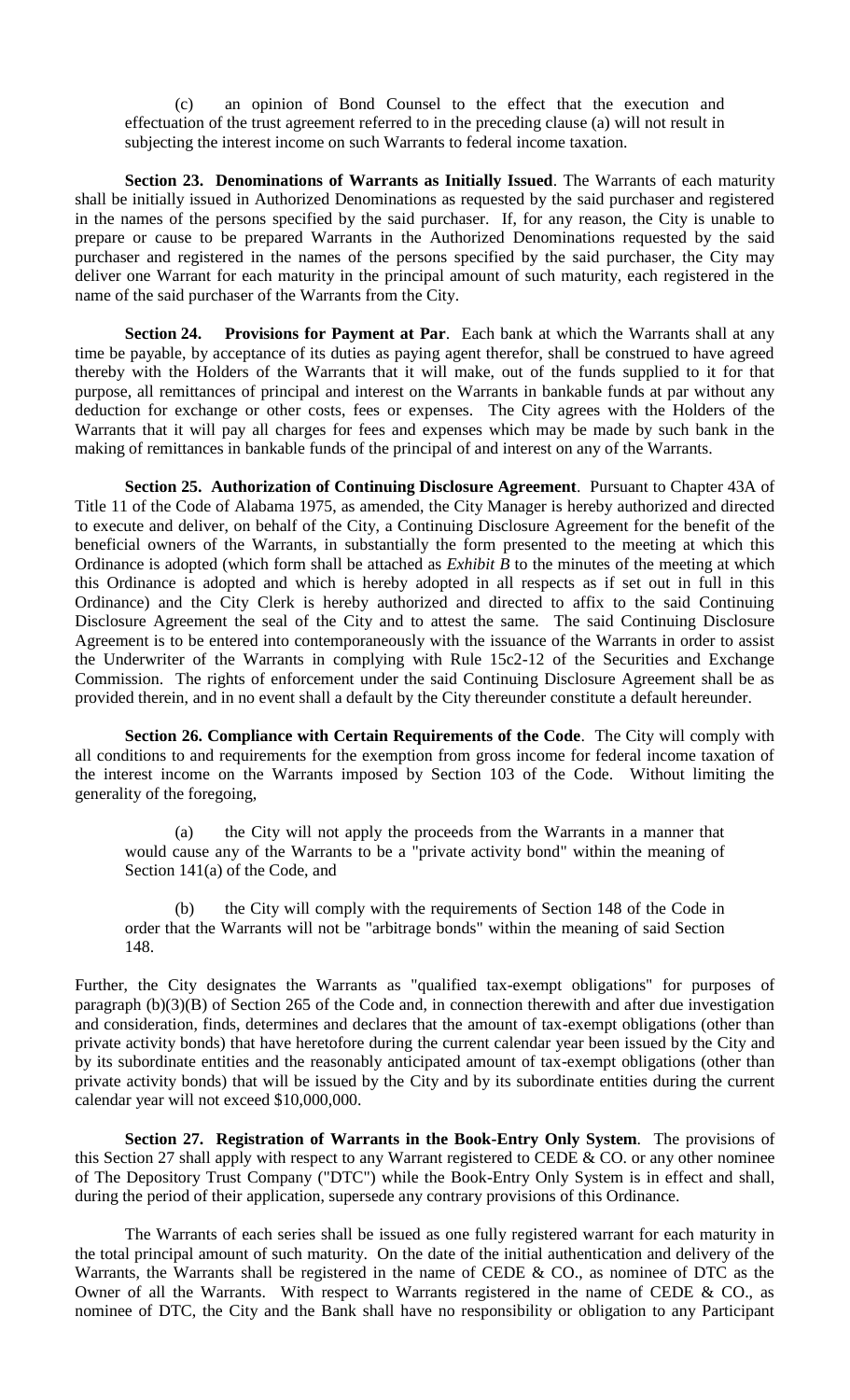(which means securities brokers and dealers, banks, trust companies, clearing corporations and various other entities, some of whom, or their representatives, own DTC) or to any Beneficial Owner (which means, when used with reference to the Book-Entry Only System, the person who is considered the beneficial owner thereof pursuant to the arrangements for book entry determination of ownership applicable to DTC) with respect to the following: (i) the accuracy of the records of DTC, CEDE & CO. or any participant with respect to any ownership interest in the Warrants, (ii) the delivery to any Participant, any Beneficial Owner or any other person, other than DTC, of any notice with respect to the Warrants, including any notice of redemption, or (iii) the payment to any Participant, or any Beneficial Owner or any other person, other than DTC, of any amount with respect to the principal or purchase price of or premium, if any, or interest on the Warrants. The Bank shall pay all principal of and premium, if any, or interest on the Warrants only to or upon the order of DTC, and all such payments shall be valid and effective fully to satisfy and discharge the City's obligations with respect to the principal of and premium, if any, and interest on such Warrants to the extent of the sum so paid. No person other than DTC shall receive a Warrant. Upon delivery by DTC to the Bank of written notice to the effect that DTC has determined to substitute a new nominee in place of CEDE & CO., the words "CEDE & CO." in this Section 27 shall refer to such new nominee of DTC.

Upon receipt by the Bank of written notice from DTC to the effect that DTC is unable or unwilling to discharge its responsibilities hereunder, the Bank shall issue, transfer and exchange Warrants as requested by DTC in Authorized Denominations, and whenever DTC requests the Bank to do so, the Bank will cooperate with DTC in taking appropriate action after reasonable notice to arrange for a substitute bond depository willing and able upon reasonable and customary terms to maintain custody of the Warrants registered in whatever name or names the Owners transferring or exchanging such Warrants shall designate, in accordance with this Section 27.

In the event the City determines that it is in the best interests of the Beneficial Owners that they be able to obtain Warrants registered in the name of an Owner other than DTC, the City may so notify DTC and the Bank, whereupon DTC will notify the Participants, of the availability through DTC of such Warrants. In such event, upon the return by DTC of all Warrants held by DTC in the name of Cede & Co., the Bank shall issue, transfer and exchange Warrants in Authorized Denominations as requested by DTC, and whenever DTC requests the City and the Bank to do so, the Bank and the City will cooperate with DTC in taking appropriate action after reasonable notice to make available Warrants registered in whatever name or names the Beneficial Owners transferring or exchanging Warrants shall designate, in accordance with this Section 27.

Notwithstanding any other provision of this Ordinance to the contrary, so long as any Warrant is registered in the name of CEDE & CO., as nominee of DTC, all payments with respect to the principal of and premium, if any, and interest on such Warrant and all notices with respect to such Warrant shall be made and given, respectively, to DTC as provided in their Letter of Representations.

In the event that the Book-Entry Only System pursuant to this Section 27 is discontinued, the Beneficial Owners shall be registered on the Registry Books as the Owners of the Warrants. Subsequent to the discontinuation of the Book-Entry Only System, Warrants may be registered, transferred and exchanged in accordance with the provisions of this Ordinance (other than this Section 27).

**Section 28. (a) Appointment of Bank and Acceptance of Duties**. The Bank is hereby designated and appointed and shall act as registrar, transfer agent and paying agent with respect to the Warrants. The Bank shall signify its acceptance of the duties of the Bank under this Ordinance by filing with the City a written acceptance thereof not later than the date of the issuance of the Warrants. In such acceptance the Bank shall accept and agree to perform the duties required by this Ordinance, either expressly or by reasonable implication, subject, however, to the following conditions:

(i) The Bank shall undertake to perform such duties and only such duties as are specifically set forth in this Ordinance, and no implied covenants or obligations shall be read into this Ordinance against the Bank.

(ii) In the absence of bad faith or negligence on its part, the Bank may conclusively rely, as to the truth of the statements and the correctness of the opinions expressed therein, upon certificates or opinions furnished to the Bank and conforming to the requirements of this Ordinance; provided, however, that in the case of any such certificates or opinions which by any provision hereof are specifically required to be furnished to the Bank, the Bank shall be under a duty to examine the same to determine whether or not they conform to the requirements of this Ordinance.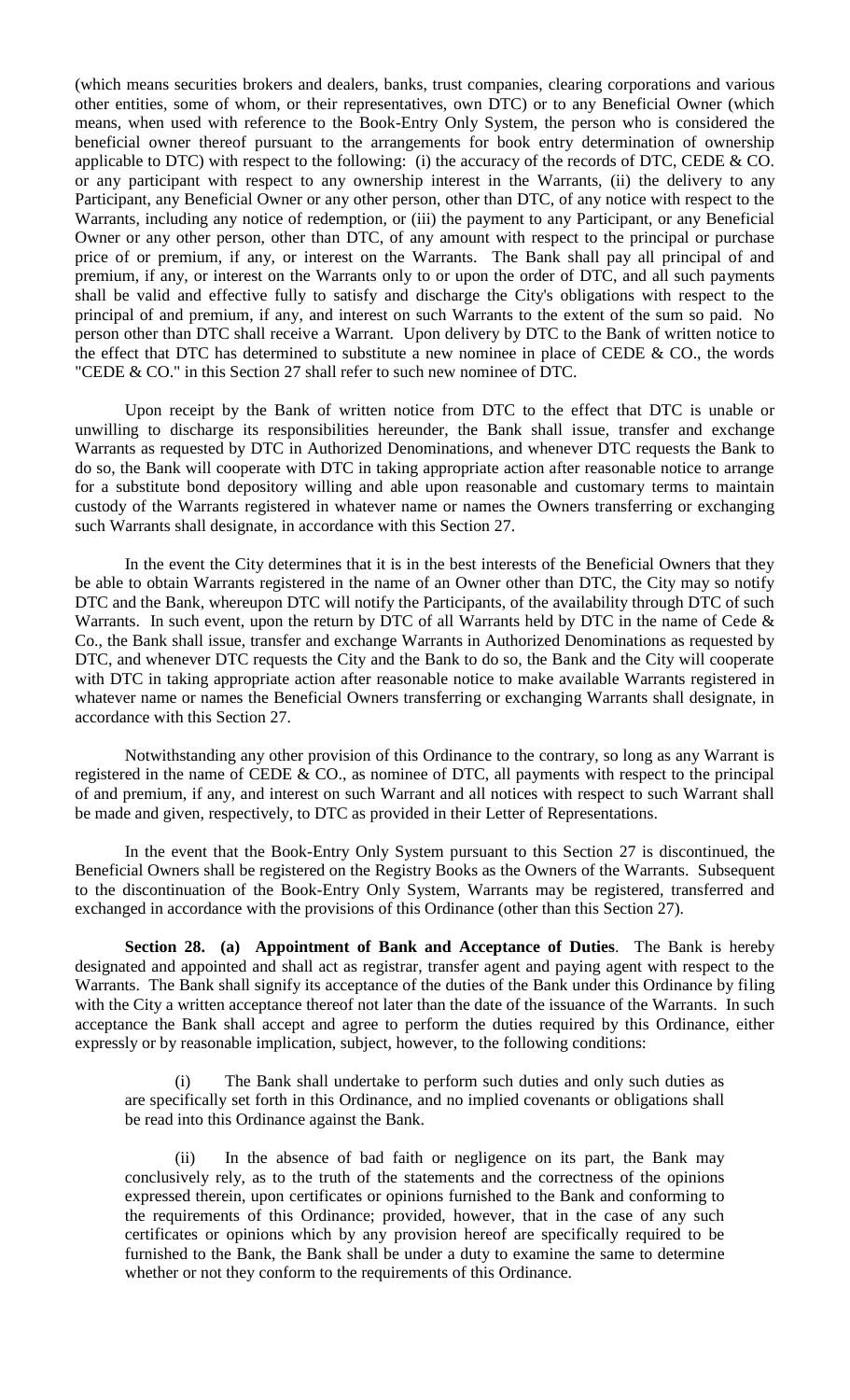(iii) The Bank shall perform the duties imposed by this Ordinance and exercise the rights and powers vested in it by this Ordinance in accordance with its customary practice.

(iv) No provision of this Ordinance shall be construed to relieve the Bank from liability for its own gross negligence or willful misconduct, except that no provision of this Ordinance shall require the Bank to expend or risk its own funds or otherwise incur any financial liability in the performance of any of its duties hereunder, or in the exercise of any of its rights or powers, if it shall have reasonable grounds for believing that repayment of such funds or adequate indemnity against such risk or liability is not reasonably assured to it.

(v) The Bank may consult counsel on any matters connected herewith and shall not be answerable for any action taken or failure to take any action in good faith on the advice of counsel, provided that its action or inaction is not contrary to any express provision hereof.

(vi) The Bank need not recognize a Holder of a Warrant as such without the satisfactory establishment of his title to such Warrant.

(vii) Any action taken by the Bank at the request of and with the consent of the Holder of a Warrant will bind all subsequent Holders of the same Warrant and any Warrant issued hereunder in lieu thereof.

(viii) The Bank may be a Holder or a pledgee of any of the Warrants as if not Bank hereunder.

(ix) The Bank shall not be liable for the proper application of any moneys other than those that may be paid to or deposited with it.

(x) The Bank shall not be liable to pay or allow interest on any moneys to be held by it under this Ordinance or otherwise to invest any such moneys, except as specifically required by this Ordinance or as may be required by law or other written agreement between the City and the Bank.

(xi) The Bank may make any investments permitted or required hereby through its own investment department, and any Eligible Investments issued or held by it hereunder shall be deemed investments and not deposits.

(xii) The Bank shall, upon reasonable request, inform the City of the amount at the time on deposit in any of the special funds or accounts created hereunder.

(xiii) The recitals of fact herein and in the Warrants are statements by the City and not by the Bank, and the Bank is in no way responsible for the validity or security of the Warrants or the validity of the security afforded hereby.

(b) **Bank to Maintain Registration Books**. The Bank will keep on file at its principal corporate trust office registration books listing the names and addresses of the holders of the Warrants and proper records of account relating to the receipt, disbursement, investment, allocation and application of moneys under this Ordinance.

(c) **Resignation by Bank**. The Bank and any successor Bank may resign and be discharged from the duties under this Ordinance by causing written notice specifying the effective date, postage prepaid, to the City and to every Holder of a Warrant. Unless the effective date of the Bank's resignation shall coincide with the appointment of a successor Bank by the Holders of the Warrants as herein provided, such date shall be at least thirty (30) days after the date on which notice to the City and the Holders of the Warrants shall have been mailed.

(d) **Removal of Bank**. The Bank may be removed at any time by an instrument or concurrent instruments in writing delivered to the Bank and to the City and signed by the Holders of a majority in aggregate principal amount of the Warrants then outstanding.

(e) **Appointment of Successor Bank; Interim Bank**. In case the Bank shall resign, be removed, be dissolved, be in course of dissolution or liquidation, or otherwise become incapable of acting hereunder, or in case it shall be taken under the control of any public officer or officers or of a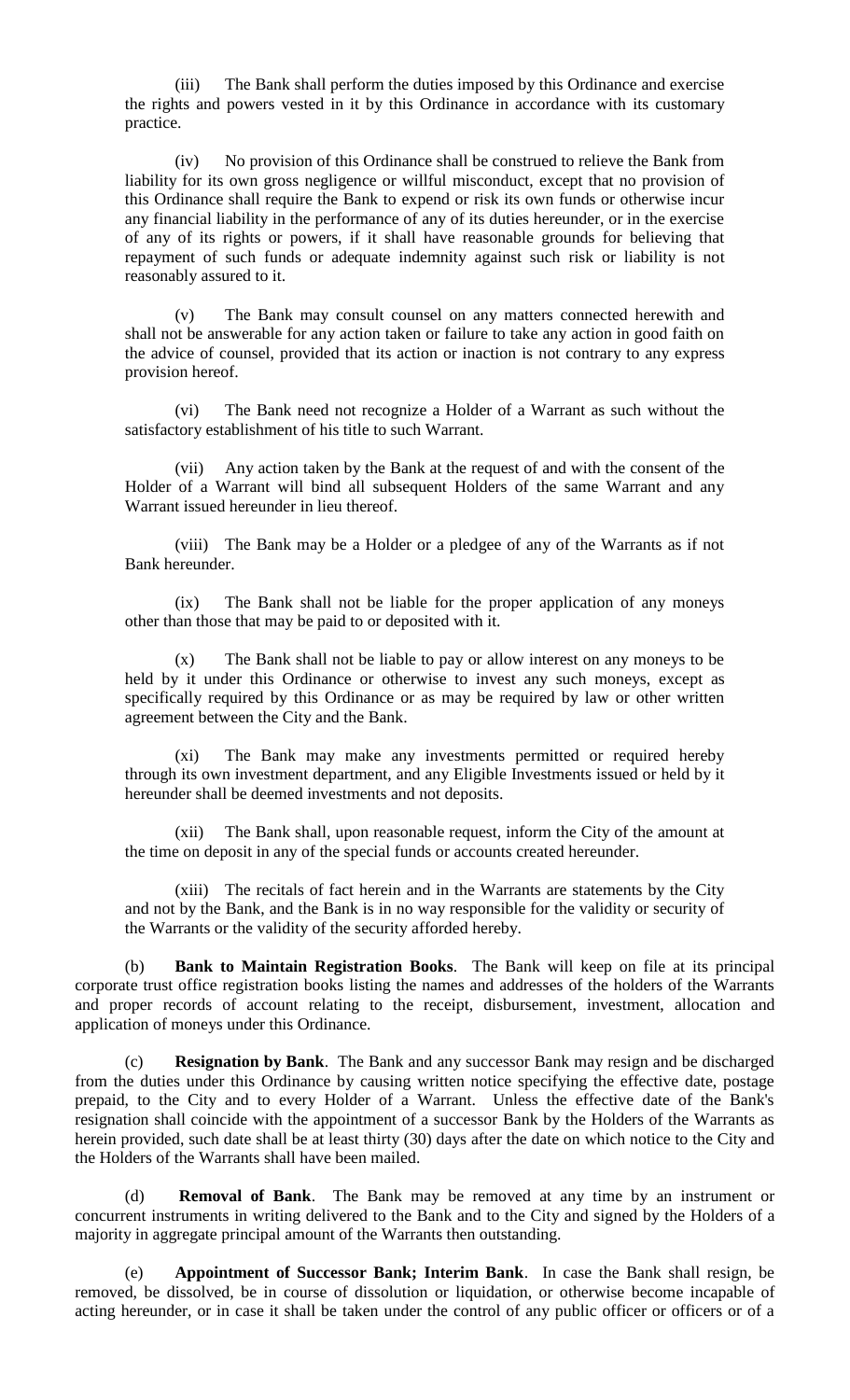receiver appointed by a court, a successor may be appointed by the Holders of a majority in aggregate principal amount of Warrants then outstanding through an instrument or concurrent instruments in writing signed by such Holders. In case of any such resignation or event which causes the Bank to be incapable of acting, the City, by an instrument signed by the City Manager, shall appoint an interim Bank to serve until a successor Bank shall be appointed by the Holders of a majority in aggregate principal amount of the Warrants, as provided above. Whenever necessary to avoid or fill a vacancy in the office of Bank, the City will appoint an interim Bank in order that there shall at all times be a Bank hereunder. Any interim Bank so appointed by the City shall immediately and without further act be superseded by the Bank appointed by the holders of the Warrants.

The City shall cause notice of the appointment of an interim Bank, in the event that such an appointment is made, to be forwarded by United States registered or certified mail, postage prepaid, to every Holder of a Warrant. When the appointment of a successor Bank, as selected by the Holders of a majority in principal amount of the Warrants then outstanding, becomes effective, the City shall also cause notice of that fact to be given in the manner provided above for the notice required to be given upon the appointment of an interim Bank. Every interim or successor Bank appointed pursuant to this Section shall be a trust company or bank which is qualified to perform all duties of the Bank under this Ordinance and which has, at the time of its acceptance of such appointment, capital, surplus and undivided profits of not less than \$25,000,000, if there be such an institution willing, qualified and able to accept appointment as Bank upon reasonable or customary terms.

(f) **Concerning any Successor Bank**. Every successor Bank shall execute, acknowledge and deliver to its predecessor and also to the City an instrument in writing accepting its appointment as Bank hereunder, and thereupon such successor Bank, without any further act, deed or conveyance, shall become fully vested with all the rights, powers and duties of its predecessor. Such predecessor shall, nevertheless, on the written request of the City or such successor Bank, execute and deliver an instrument transferring to such successor Bank all rights, powers and interests of such predecessor hereunder; and every predecessor Bank shall deliver all securities and moneys held by it as Bank hereunder to its successor.

(g) **Merger or Consolidation of Bank**. Any corporation into which the Bank may be merged or with which it may be consolidated, or any corporation resulting from any merger or consolidation to which the Bank shall be a party, or any corporation succeeding to all or substantially all of the corporate trust business of the Bank, shall be the successor of the Bank hereunder, without the execution or filing of any paper or any further act on the part of any of the parties hereto. In case the registration certificates with respect to any Warrants shall have been executed by the Bank then in office, any successor by merger or consolidation to such Bank may adopt the registration of such Warrants and deliver such Warrants with the same effect as if such successor Bank had itself registered such Warrants.

(h) **Provisions for Payment at Par**. The Bank, and every other bank that may act as paying agent for any of the Warrants, by acceptance of their respective duties with respect to the payment of the Warrants, shall be deemed to have agreed thereby with the Holders of the Warrants that it will make, out of the funds supplied to it for that purpose, all remittances of principal and interest on the Warrants in bankable funds at par without any deduction for exchange or other costs, fees or expenses. The City agrees with the Holders of the Warrants that it will pay all charges for fees and expenses which may be made by the Bank or any other bank in the making of remittances in bankable funds of the principal of and interest on any of the Warrants.

(i) **Compensation of Bank**. Subject to the provisions of any separate agreement with the Bank, the City shall pay to the Bank from time to time reasonable compensation for all services rendered by it under this Ordinance, including its services as registrar and paying agent for the Warrants, and also all its reasonable expenses, charges, counsel fees and other disbursements and those of its attorneys, agents and employees, incurred in and about the performance of its duties hereunder.

**Section 29. Creation of Contract**. The provisions of this Ordinance shall constitute a contract between the City and each Holder of the Warrants.

**Section 30. Provisions of Ordinance Severable**. The provisions of this Ordinance are hereby declared to be severable. In the event any provision hereof shall be held invalid by a court of competent jurisdiction, such invalidity shall not affect any other portion of this Ordinance.